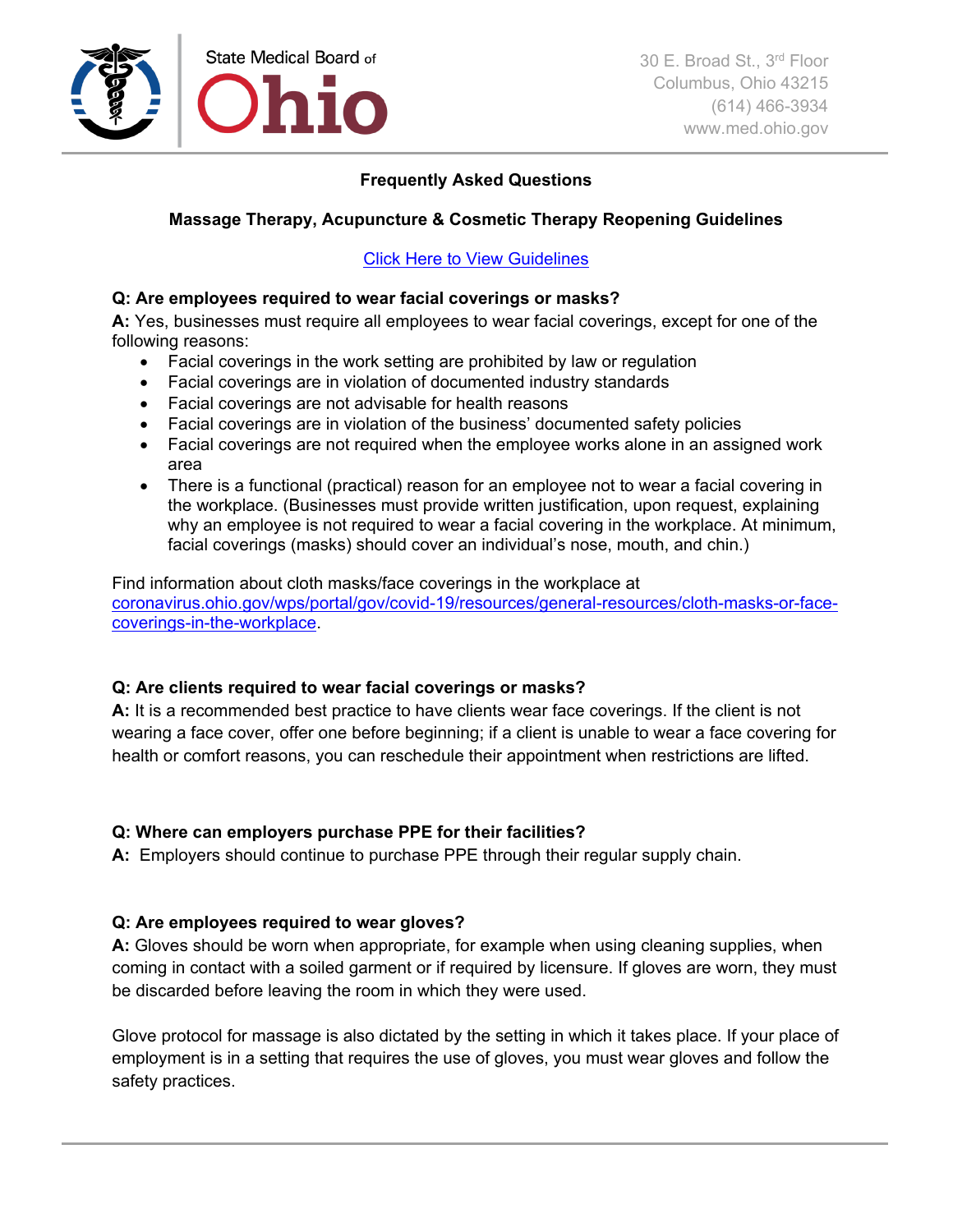## **Q: Are symptomatic employees permitted to work in a non-client facing role?**

**A**: No, employers should require any employee with symptoms to stay home. Symptoms may appear 2-14 days after exposure to the virus.

### **Q: What can be used as a permissible form of eye protection?**

**A:** Eye protection for employees is recommended but not mandatory. Common forms of eye protection include disposable/reusable safety glasses and face shields.

### **Q: What kind of dispensers may be used for oil or lubricant?**

**A:** Oils or lubricants may be stored in single-use plastic satchels or other disposable containers. In some situations, reusable containers are acceptable. Please review the [individual](https://www.med.ohio.gov/LinkClick.aspx?fileticket=u9MAZrjloS8%3d&portalid=0%C3%97tamp=1589475242282)  [location guidelines](https://www.med.ohio.gov/LinkClick.aspx?fileticket=u9MAZrjloS8%3d&portalid=0%C3%97tamp=1589475242282) to determine which method of product storage is best for your specific practice environment.

### **Q: Are walk-in appointments permitted?**

**A:** No, all services are to be provided by appointment only. Only clients will be allowed in the establishment for their service unless the client must be accompanied by a caregiver.

### **Q: Are employees required to take the temperature of clients entering their facility?**

**A:** Doorway screening assessments are mandatory for clients to enter the facility. Daily symptom assessments, which are part of the doorway screening assessment, should include assessing for symptoms and taking one's temperature with a thermometer and monitoring for fever. The patient's temperature can be self-recorded at home. Per the CDC, symptoms include cough, shortness of breath, difficulty breathing, fever, chills, repeated shaking with chills, muscle pain, headaches, sore throat, and new loss of taste or smell

#### [You can edit and download a RestartOhio "stop sign" to post for clients entering your facility.](https://coronavirus.ohio.gov/wps/portal/gov/covid-19/responsible-restart-ohio/responsible-protocols/editable-welcome-stop-sign-for-businesses)

#### **Q: Are clients required to fill out a questionnaire or waiver to be treated?**

**A:** Businesses should determine for themselves if clients must fill out a questionnaire or waiver prior to receiving services. The Responsible RestartOhio guidelines state that a doorway screening assessment is mandatory for clients to receive services and a questionnaire may be used as part of the screening assessment. Waivers are not required under the RestartOhio guidelines. However, employers can work with their legal representative(s) to create a waiver or acknowledgment forms for clients if they choose to do so.

## **Q: Are employees required to change their clothing in between each client?**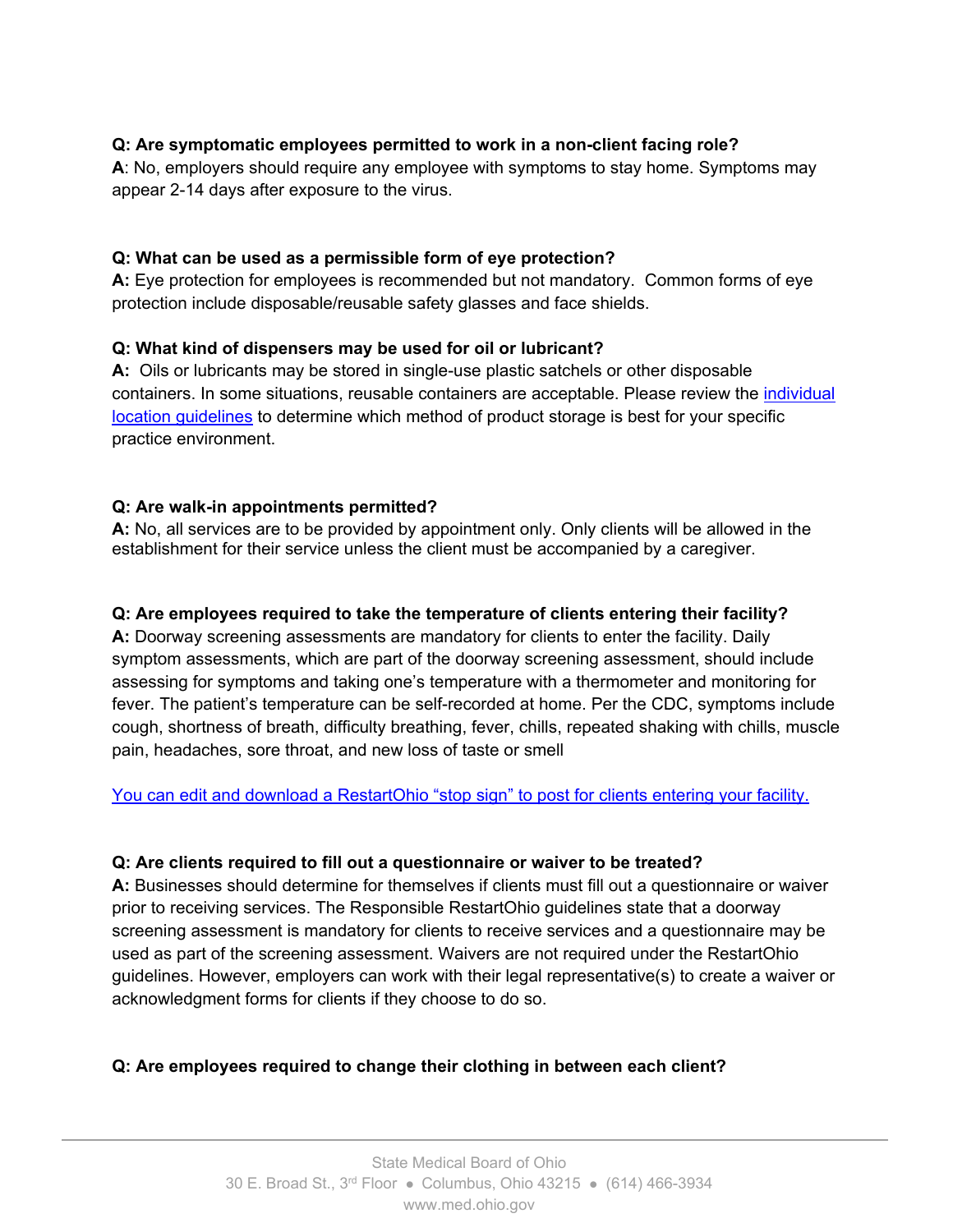**A:** Employees must wear a gown, apron, or, lab coat if a procedure will allow the client's body to contact the employee's clothing. The gown, apron or lab coat must be disposed or changed between services. In the event that a gown, apron or lab coat aren't available, the employee must change clothing between services if the client's body comes into contact with the employee.

# **Q: Are employees required to maintain the 6-foot social distance?**

**A:** Employees are expected to keep a minimum of 6 feet between each other and between clients. If this is not possible, barriers should be installed. However, the 6-foot social distancing is not required while working on a client.

# **Q: Is there a list of approved disinfectants for COVID-19?**

**A:** Yes, the Environmental Protection Agency has posted a list of disinfectants (includes brand names) which are confirmed for use against COVID-19 on its website: <https://www.epa.gov/pesticide-registration/list-n-disinfectants-use-against-sars-cov-2>

# **Q: What are the cleaning and sanitation requirements?**

**A:** There are extensive cleaning and sanitation requirements and best practices detailed in the Responsible Restart Ohio guidelines. Licensees should familiarize themselves with each requirement and best practice.

## **Q: How often are employees required to wash their hands?**

**A:** Employees should wash their hands regularly up to the elbow AND wash hands between every client.

## **Q: What actions should be taken if an employee or client exhibits symptoms?**

**A:** Employers should immediately isolate and seek medical care for any individual who develops symptoms while at work. You will need to contact the local health department about suspected cases or exposure. You can locate your local health department using this link: <https://odh.ohio.gov/wps/portal/gov/odh/find-local-health-districts>

# **Q: If an employee or client tests positive for COVID-19, is the business required to close for a 14-day quarantine?**

**A:** Businesses should work in tandem with local health departments to determine the best course of action after a client or employee has tested positive for COVID-19. Temporary business closure may be necessary for sanitation purposes. Additionally, there are resources for businesses with confirmed cases available on the COVID-19 website: